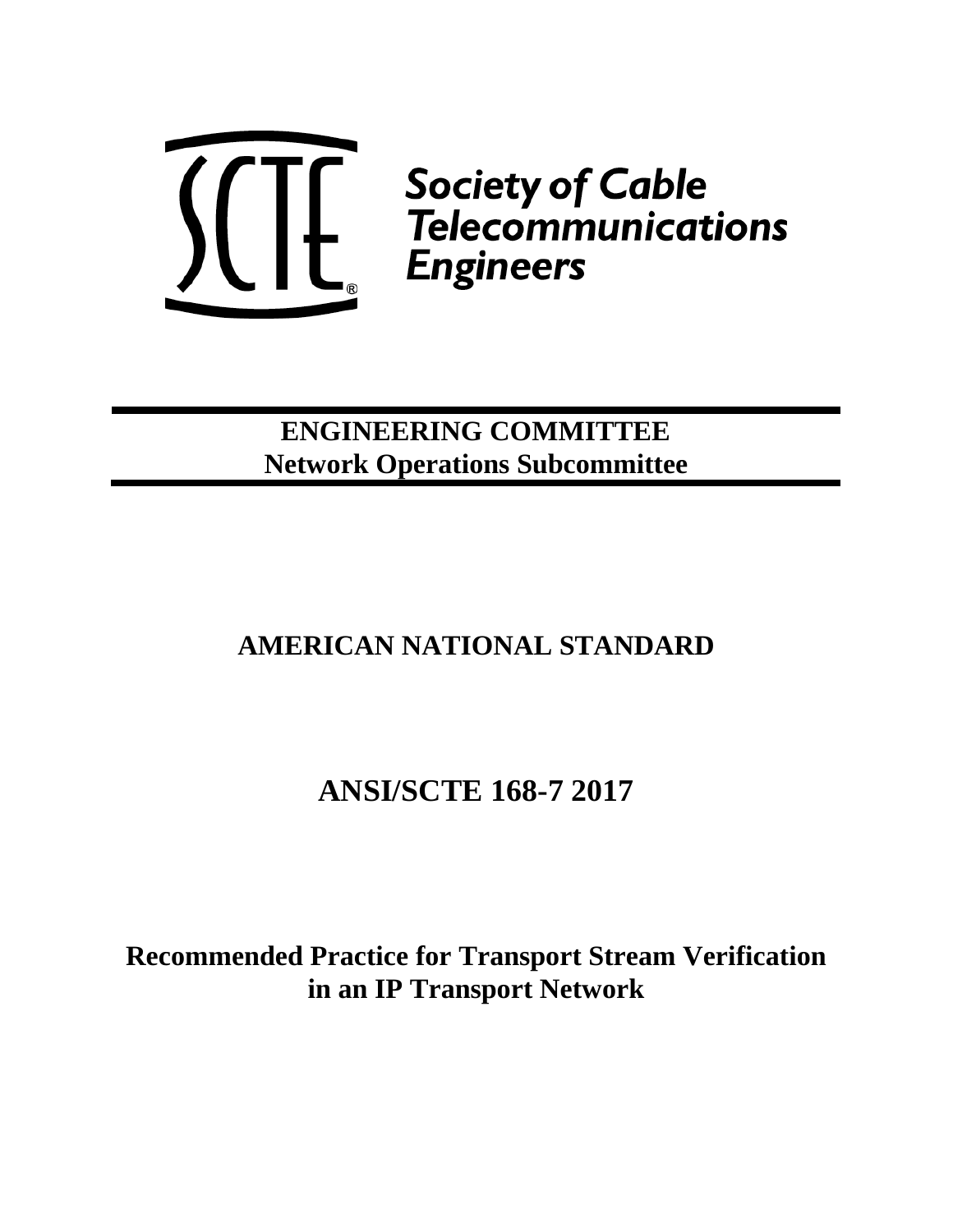## **NOTICE**

The Society of Cable Telecommunications Engineers (SCTE) Standards and Operational Practices (hereafter called "documents") are intended to serve the public interest by providing specifications, test methods and procedures that promote uniformity of product, interchangeability, best practices and ultimately the long term reliability of broadband communications facilities. These documents shall not in any way preclude any member or nonmember of SCTE from manufacturing or selling products not conforming to such documents, nor shall the existence of such standards preclude their voluntary use by those other than SCTE members.

SCTE assumes no obligations or liability whatsoever to any party who may adopt the documents. Such adopting party assumes all risks associated with adoption of these documents, and accepts full responsibility for any damage and/or claims arising from the adoption of such documents.

Attention is called to the possibility that implementation of this document may require the use of subject matter covered by patent rights. By publication of this document, no position is taken with respect to the existence or validity of any patent rights in connection therewith. SCTE shall not be responsible for identifying patents for which a license may be required or for conducting inquiries into the legal validity or scope of those patents that are brought to its attention.

Patent holders who believe that they hold patents which are essential to the implementation of this document have been requested to provide information about those patents and any related licensing terms and conditions. Any such declarations made before or after publication of this document are available on the SCTE web site at [http://www.scte.org.](http://www.scte.org/)

All Rights Reserved

© Society of Cable Telecommunications Engineers, Inc. 2017 140 Philips Road Exton, PA 19341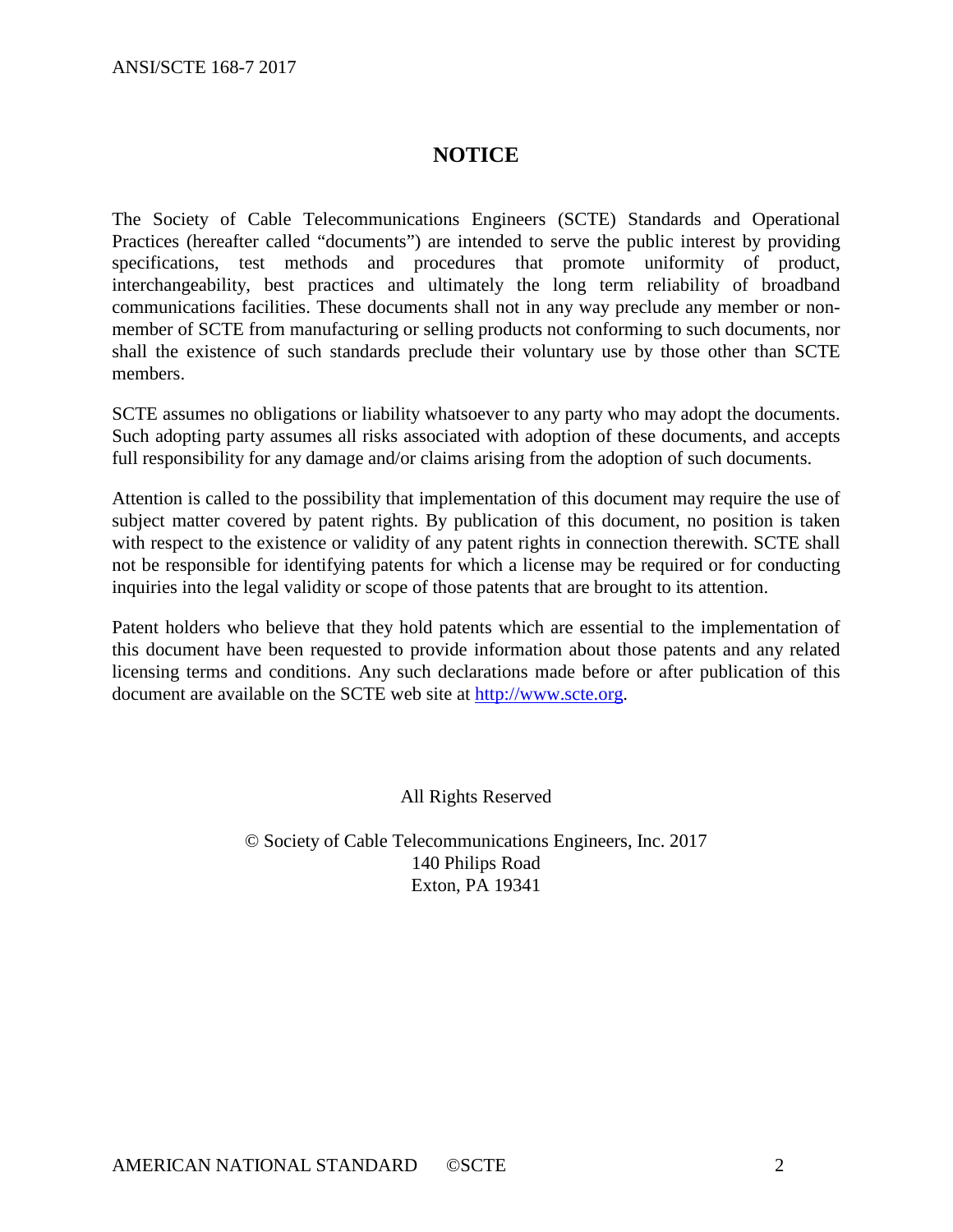## **TABLE OF CONTENTS**

| 1.0 |                                                    |  |
|-----|----------------------------------------------------|--|
| 2.0 |                                                    |  |
| 3.0 |                                                    |  |
| 4.0 |                                                    |  |
| 5.0 |                                                    |  |
| 6.0 |                                                    |  |
| 7.0 |                                                    |  |
| 8.0 |                                                    |  |
| 9.0 | MULTICAST EVENTS IMPACTING MPEG TRANSPORT STREAM18 |  |
|     |                                                    |  |

## **LIST OF FIGURES**

| FIGURE 1 - REPRESENTATIVE CABLE ARCHITECTURE          |    |
|-------------------------------------------------------|----|
| FIGURE 2 - SIMPLIFIED VIEW OF IP TRANSPORT NETWORK    |    |
| FIGURE 3 – CONTROL AND FORWARDING PLANES              | 8  |
| FIGURE 4 – SIMPLE MODEL OF AN IGMP SSM CONTROL PLANE  | 10 |
| FIGURE 5 – SIMPLE MODEL OF A PIM SSM CONTROL PLANE    | 11 |
| FIGURE 6 – SIMPLE MODEL OF A NODE FORWARDING PLANE    | 12 |
| FIGURE 7 – COUPLED LAYERS IN THE IP TRANSPORT NETWORK | 13 |

## **LIST OF TABLES**

| TABLE 8.1 NETWORK LEVEL METRICS AND IMPACTS | 14 |
|---------------------------------------------|----|
| TABLE 9.1 MULTICAST EVENT IMPACTS           |    |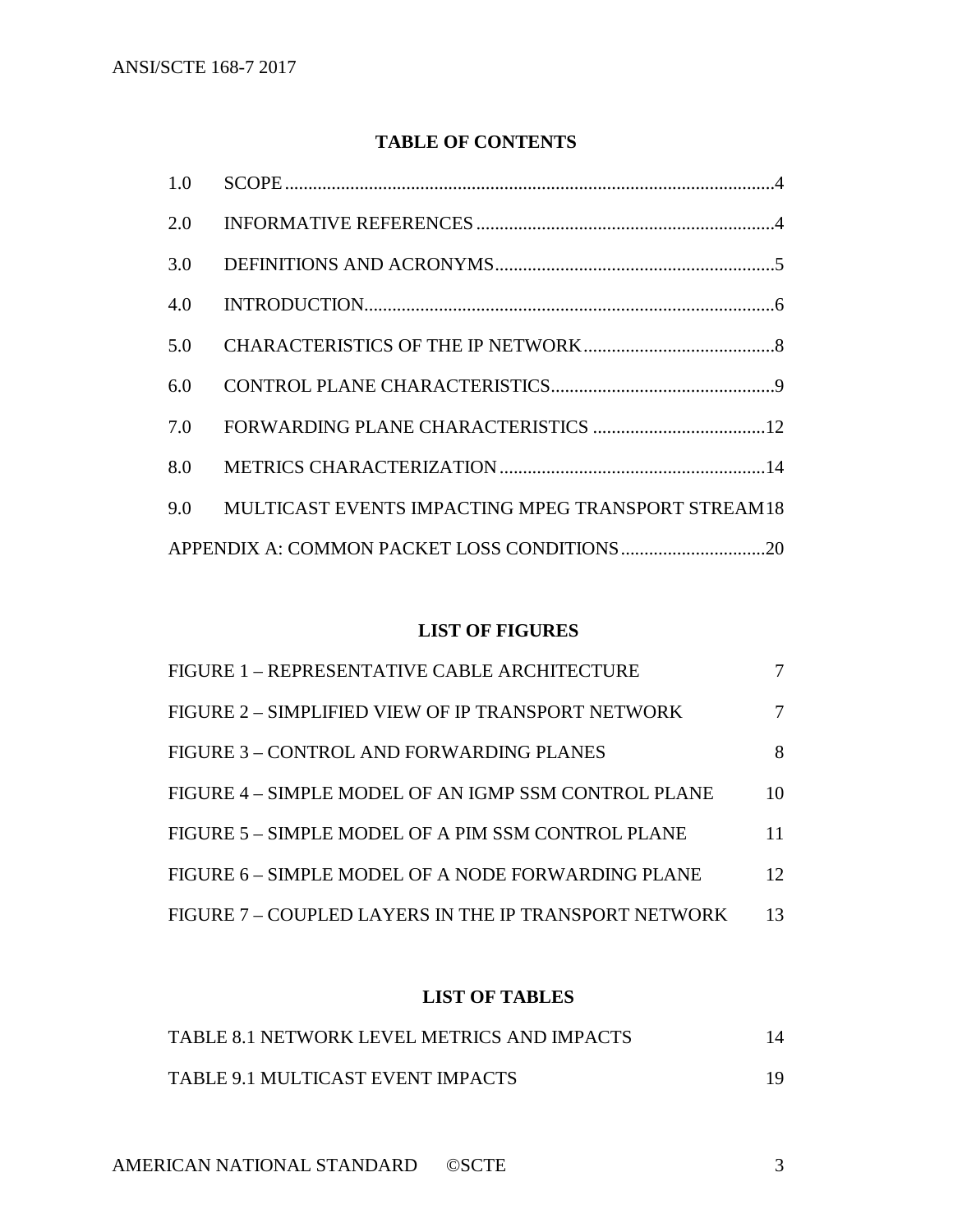## <span id="page-3-0"></span>**1.0 SCOPE**

This document is identical to SCTE 168-7 2010 except for informative components which may have been updated such as the title page, NOTICE text, headers and footers. No normative changes have been made to this document.

This Recommended Practice is to give guidance about detecting errors in the IP Transport network used for the delivery of media services including Video and Audio streams of data with the associated control information to provide MPEG transport through an IP network. The IP Transport Layer operates in conjunction with other Application and Physical component layers that could also generate network impairments, this document will focus on the effect these impairments have on the detection of the cause of problems in the delivery of media services. Common IP network events and failures are characterized with their impact on the MPEG transport stream in a functioning system. Every network layout is different and presents unique configuration challenges; this document does not provide guidance on configuration of the network but does provide background information on the individual components of the IP network as well how the IP transport network operates in a multimedia network.

This document describes the protocols within the IP network and the possible IP layer causes of media impairments but does not provide metrics that correlate specific IP failures to media impairments. Industry accepted metrics have been provided for IP packet loss, delay and jitter.

This background on the IP network layer provides guidance to operators who are planning to deploy or are currently deploying MMM systems and, where appropriate, refers to other SCTE documents that provide supplemental information about other network components outside of the IP Transport Network.

### <span id="page-3-1"></span>**2.0 INFORMATIVE REFERENCES**

The following documents may provide valuable information to the reader but are not required when complying with this standard.

2.1 SCTE References

[1] SCTE 142, Recommended Practice for Transport Stream Verification

[2] SCTE 168-6, Recommended Practice for Monitoring Multimedia Distribution **Ouality** 

2.2 Standards from other Organizations

[3] IEEE 802.3, Ethernet protocol family

[4] IETF RFC 791, Internet Protocol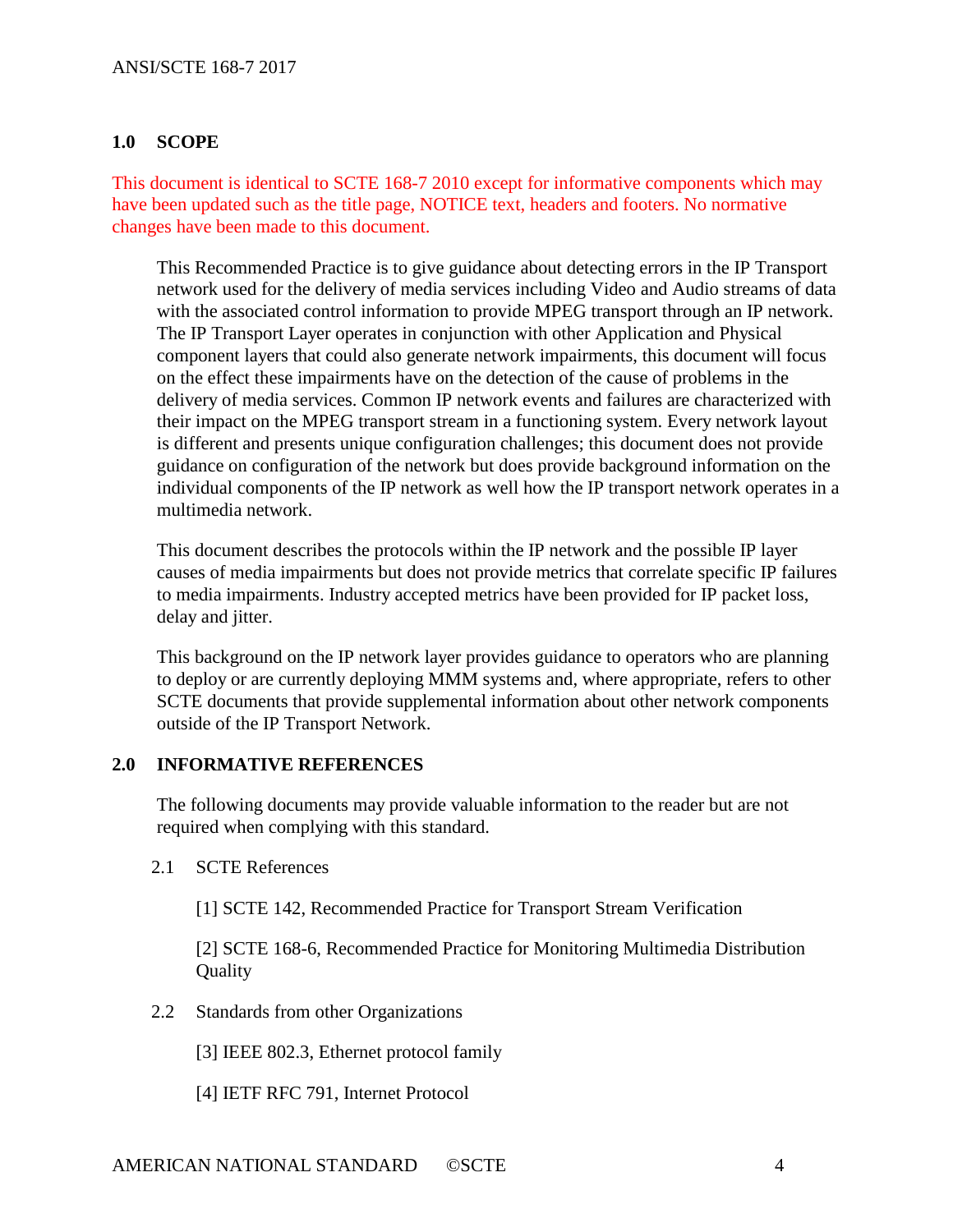[5] IETF RFC 2460, Internet Protocol Version 6 (IPv6) Specification

[6] IETF RFC 3031, Multiprotocol Label Switching Architecture

[7] IETF RFC 2236, Internet Group Management Protocol version 2 (IGMPv2)

[8] IETF RFC 3376, Internet Group Management Protocol version 3 (IGMPv3)

[9] IETF RFC 2710, Multicast Listener Discovery (MLD) for IPv6

[10] IETF RFC 3810, Multicast Listener Discovery Version 2 (MLDv2) for IPv6

[11] IETF RFC 4445, A Proposed Media Delivery Index (MDI)

[12] IETF RFC 2328, OSPF Version 2

[13] IETF RFC 1195, Use of OSI IS-IS for Routing in TCP/IP and Dual Environments

[14] IETF RFC 1771, A Border Gateway Protocol 4

[15] IEEE 802.1d, Spanning Tree Protocol

[16] IETF RFC 3209, RSVP-TE: Extensions to RSVP for LSP Tunnels

[17] IETF RFC 3036, LDP Specification

[18] IETF RFC 2679, A One-way Delay Metric for IPPM

[19] IETF RFC 2362, Protocol Independent Multicast-Sparse Mode

[20] IETF RFC 3973, Protocol Independent Multicast - Dense Mode (PIM-DM)

[21] IETF RFC 2463, Internet Control Message Protocol (ICMPv6) for the Internet Protocol Version 6 (IPv6)

#### <span id="page-4-0"></span>**3.0 DEFINITIONS AND ACRONYMS**

ASM – Any Source Multicast

DSCP – Differentiated Service Code Points

EGRESS – Network traffic that is sent out of a router port for a destination outside of the router.

IGMP - Internet Group Management Protocol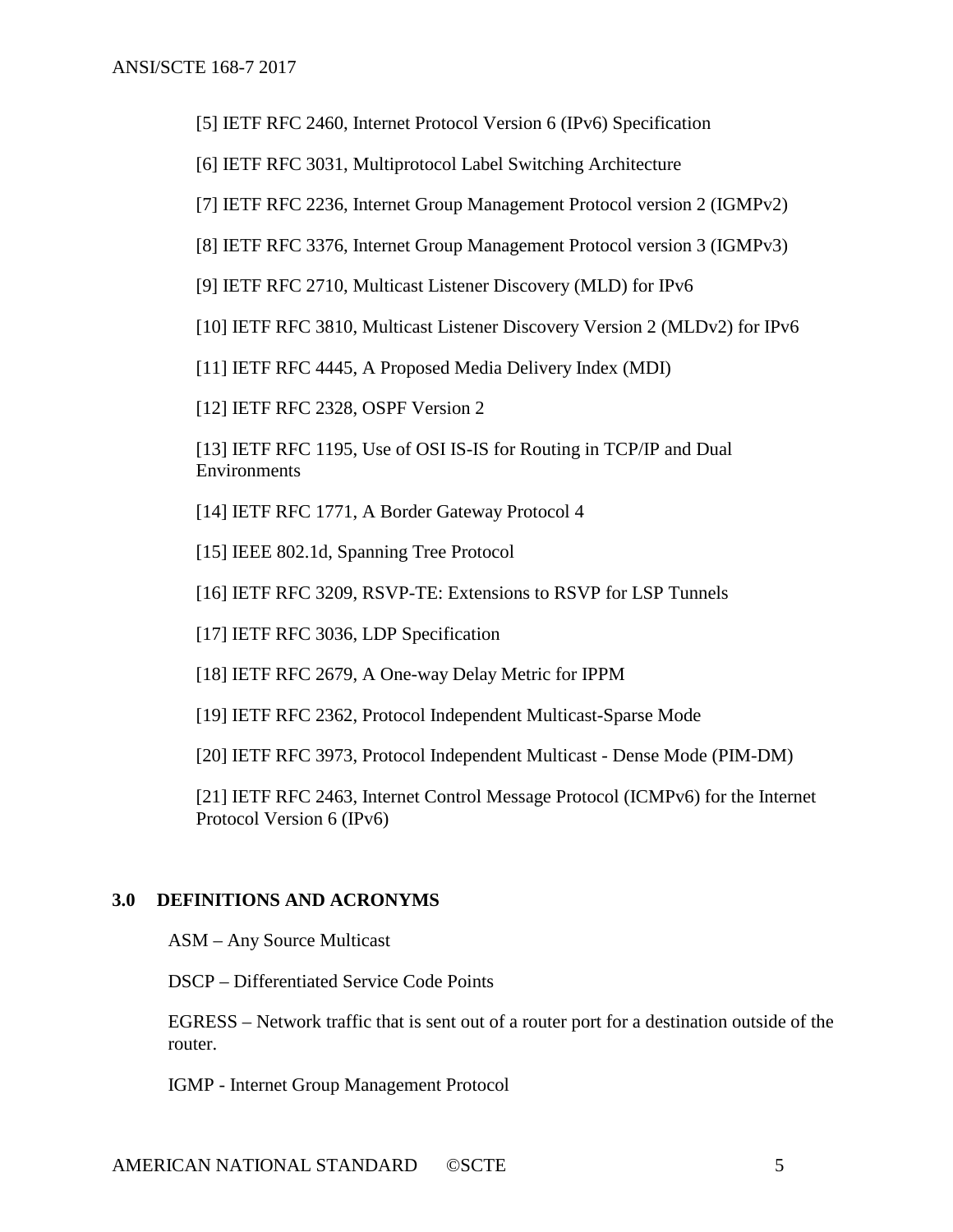INGRESS – Network traffic that originates from outside of a router which is processed by the router.

MLD - Multicast Listener Discovery

Policer – Policing, or rate limiting, enables you to limit the amount of traffic that passes into or out of an interface.

RTP – Real Time Protocol

SSM – Source Specific Multicast

### <span id="page-5-0"></span>**4.0 INTRODUCTION**

One of the challenges to detecting errors in the transport of MPEG streams is that these packets are carried in UDP, which is essentially connectionless. In order to determine that there is a failure there has to be a known metric by which to measure the traffic. In an IP Network there are specific network events that could lead to impairments or service degradation that would cause a perceived problem for the end user of a specific service such as watching a Video On Demand television program.

Work has been documented in SCTE 142 [1] to detail media impairment severity levels specific to the connection between the emission remultiplexer and the QAM modulator.

Recommended Practice SCTE 142 specifically refers to the MPEG Transport Stream and is independent of the underlying distribution system. Rather than using traditional ASI transport technologies, MPEG2 Transport Streams can be carried between the Head End System and a downstream Modulator over an IP-based network infrastructure such as that shown in Figure 1 with a simplified network view shown in Figure 2. When a packet network is used as the distribution system it could be non-deterministic and may cause errors that are reported at the transport stream layer when the SCTE 142 Recommended Practice has been implemented.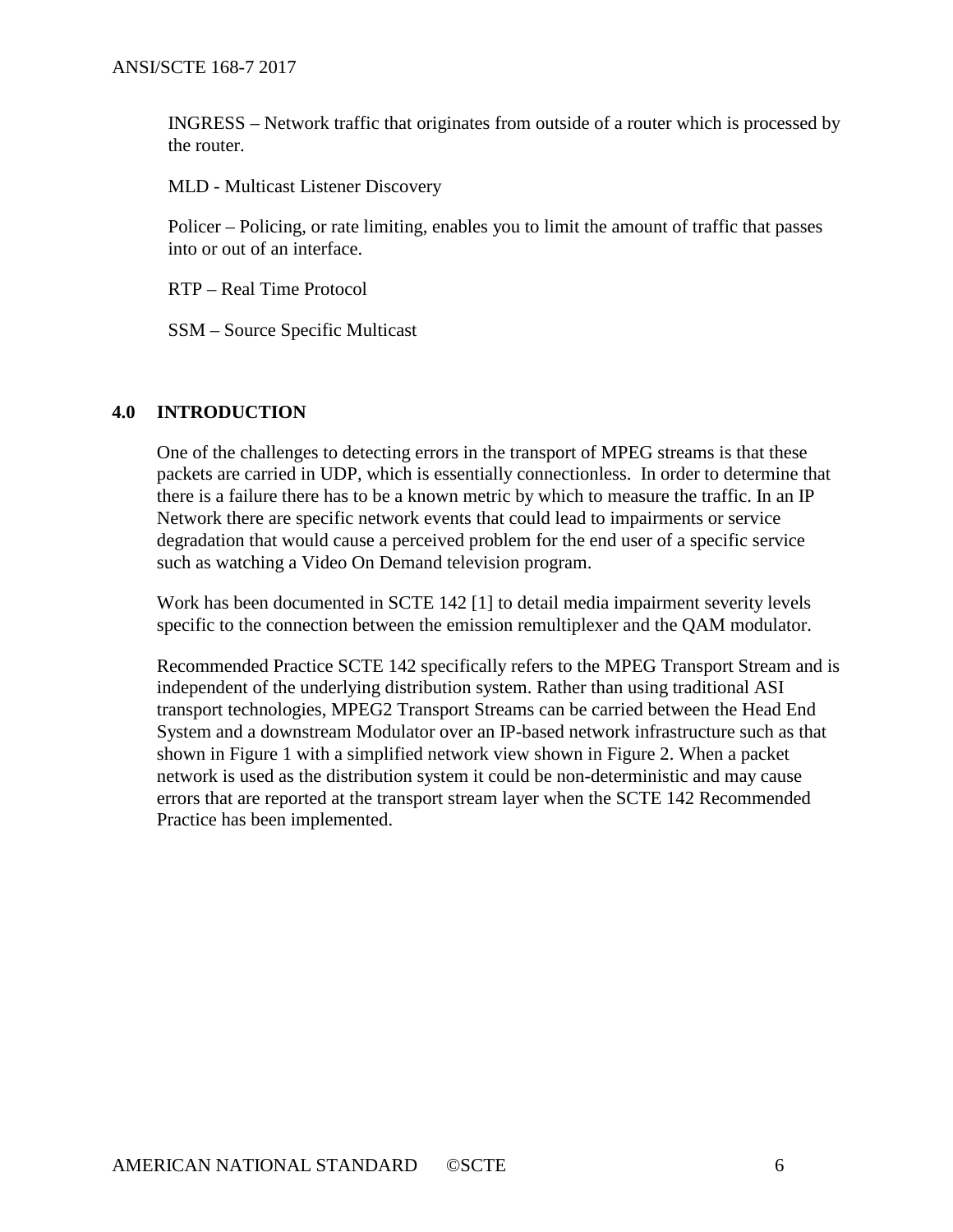

**Figure 1 – Representative Cable Architecture**

<span id="page-6-0"></span>

**Figure 2 – Simplified View of IP Transport Network**

<span id="page-6-1"></span>To ensure a deterministic model for the packet network, the network must adhere to a set of IP metrics that induce little or no impact to the MPEG transport stream being carried across the network.

Because the type of media data in any given IP packet varies widely the effects of a single lost IP packet will vary. Most deployed networks do not prioritize specific packets based on content or handle packets with different content differently, and since any IP packet is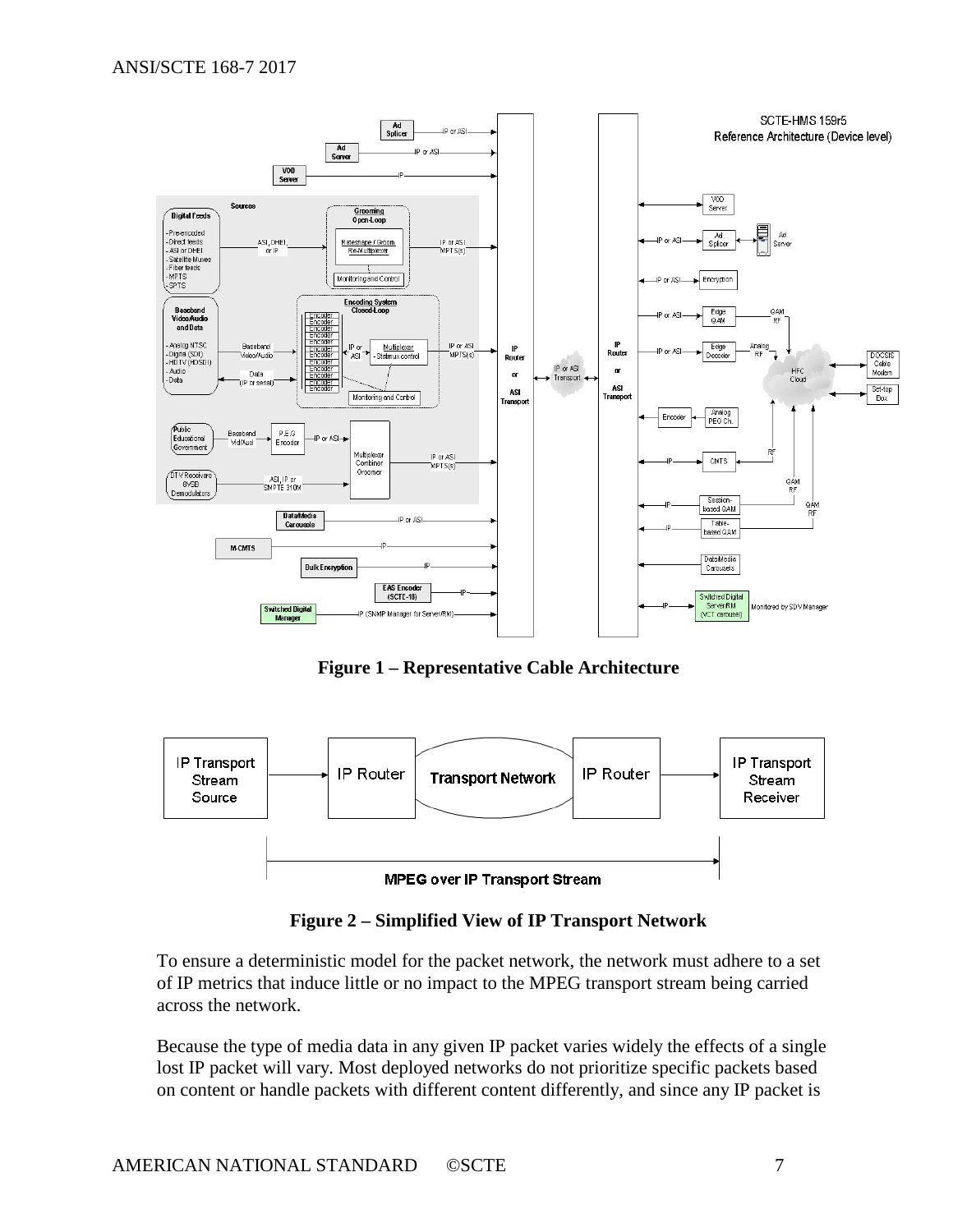expected to carry any mix of video, audio, or control information (PSI/SI tables), a single packet loss might affect video, audio, or the ability of a decoder to make sense of the data being received. With every packet loss carrying the likelihood for audio and/or video corruption, it is critical that an operator be able to detect all packet losses on all flows throughout the network and be able to determine when and where such losses occur for quality assessment and fault isolation maintenance.

However, even though every IP packet loss is important to identify it is almost impossible to determine what type of media data was lost with that packet and thus very difficult to map a failure in the IP network to a specific MPEG error classification.

## <span id="page-7-0"></span>**5.0 CHARACTERISTICS OF THE IP NETWORK**

The IP network is fundamentally segmented into two functional layers as shown in Figure 3 below:

- Control Plane: The route processing used to create a forwarding topology across the end-to-end network allowing each node to make autonomous per-packet forwarding decisions for a packet to reach its destination. This plane consists of routing protocols such as BGP[14], OSPF[12], ISIS[13], and PIM[19,20]. This plane can also consist of RSVP-TE[16] and/or LDP[17] label switched paths (LSP).
- Forwarding Plane: The forwarding engine used in each node to bring a packet into the router, perform a route lookup to determine the egress interface(s), and provide other per-packet functions such as filtering, QoS, and accounting before sending the packet out the egress interface(s).



**Figure 3 – Control and Forwarding Planes**

<span id="page-7-1"></span>A packet-based network makes use of two fundamental types of IP transport models: unicast and multicast.

\* There is also a unique type of packet called a Broadcast packet which is not used specifically in the delivery of media packets.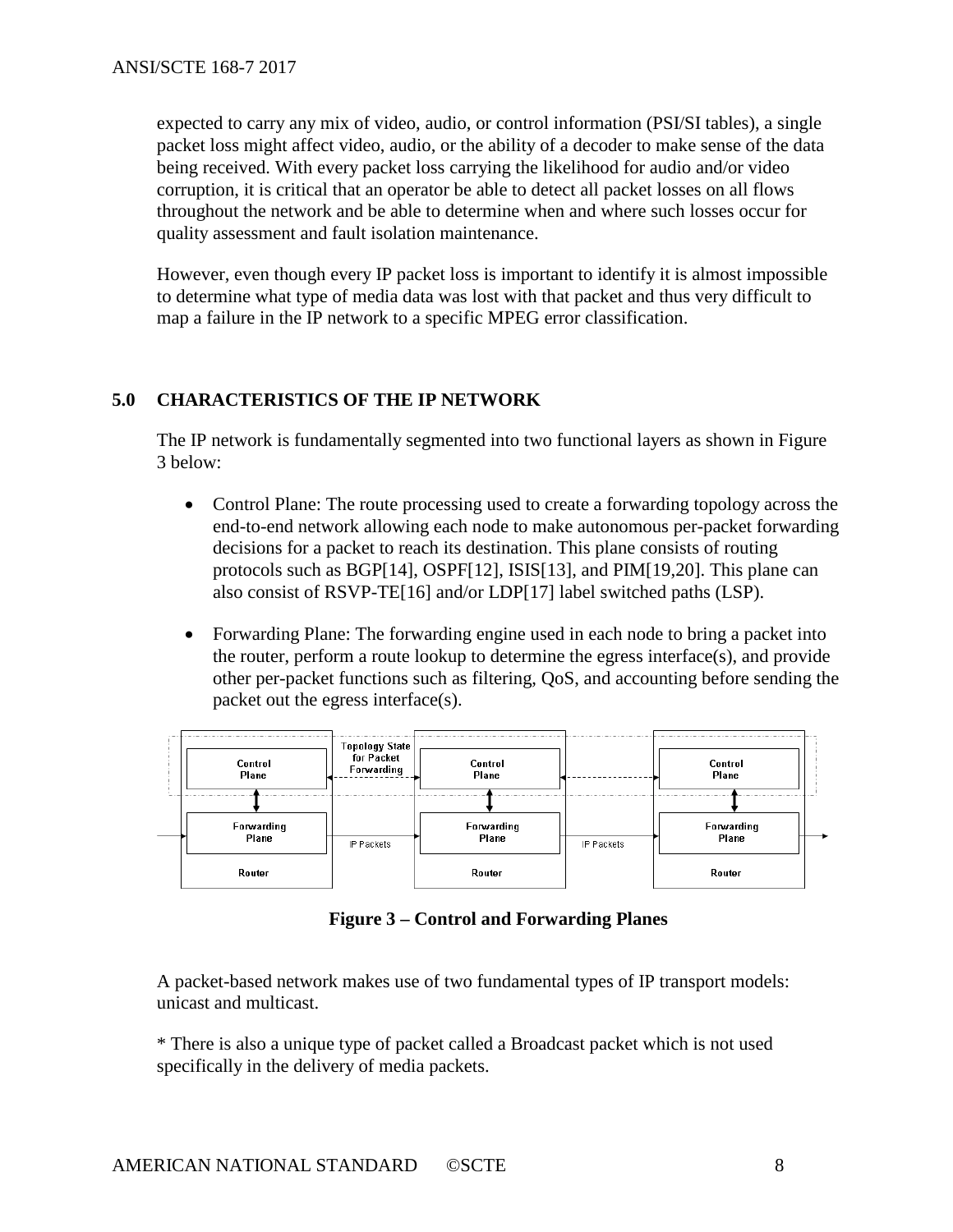Unicast is a single destination model where the destination address denotes the end receiver and is matched to a single next-hop egress interface. Unicast addresses are used for one-to-one communication. Multicast is a one-to-many model where the destination address is not the end receiver, but instead denotes a multicast distribution tree with one or more egress interfaces. Unicast and multicast, however, both contain a forwarding plane and control plane even though they are unique in terms of routing topology creation and packet forwarding. Correct network setup and addressing schemes are basic network configuration concepts that are outside the scope of this document, but are required for the correct transport of packets.

### <span id="page-8-0"></span>**6.0 CONTROL PLANE CHARACTERISTICS**

The router control plane creates a network topology map defining one or more egress interfaces for each packet. Defined egress data is then pushed down to the forwarding plane and is updated as the network topology changes. Topology changes can occur due to planned configuration changes or due to hardware failures in the network.

Well-known protocols such as OSPF, ISIS, BGP, and PIM are typical examples of the router control plane. For Ethernet switching, the Spanning Tree Protocol (STP) is a prime example of an Ethernet control plane protocol. Other protocols such as RSVP-TE and LDP may be used in MPLS network to create an end-to-end label switched path (LSP).

Since the forwarding plane depends on the state of the control plane, the control plane plays a major role in packet forwarding. The inability to match a destination address for a received packet will result in the packet being discarded, if a default router for nonmatching entries is used, or possibly sent out an incorrect interface. It is critical to ensure that the control plane state matches the desired topology and forwarding behavior in the network.

Metric violations created by the control plane may inadvertently be attributed to the forwarding plane. Packet loss is a key example where routing entries do not exist for a specific destination resulting in packet discards. Thus control plane metric violations should be defined separately from forwarding plane packet drops that may occur due to a faulty interface or interface congestion.

#### 6.1 Unicast Routing and Topology Control Plane

The network topology typically is based on the determination of connection paths by routing protocols for IP routing. Examples of routing protocols are OSPF [12], ISIS [13], and BGP [14]. These protocols are used to create forwarding entries for each IP subnet mapping to a next-hop or egress interface. If a packet enters the router and a lookup fails due to absence of a routing entry, the packet can be dropped or forwarded out an incorrect interface. Packets also could be forwarded out the incorrect interface if the ultimate route is lost from the routing table but a less specific route's next-hop is another interface.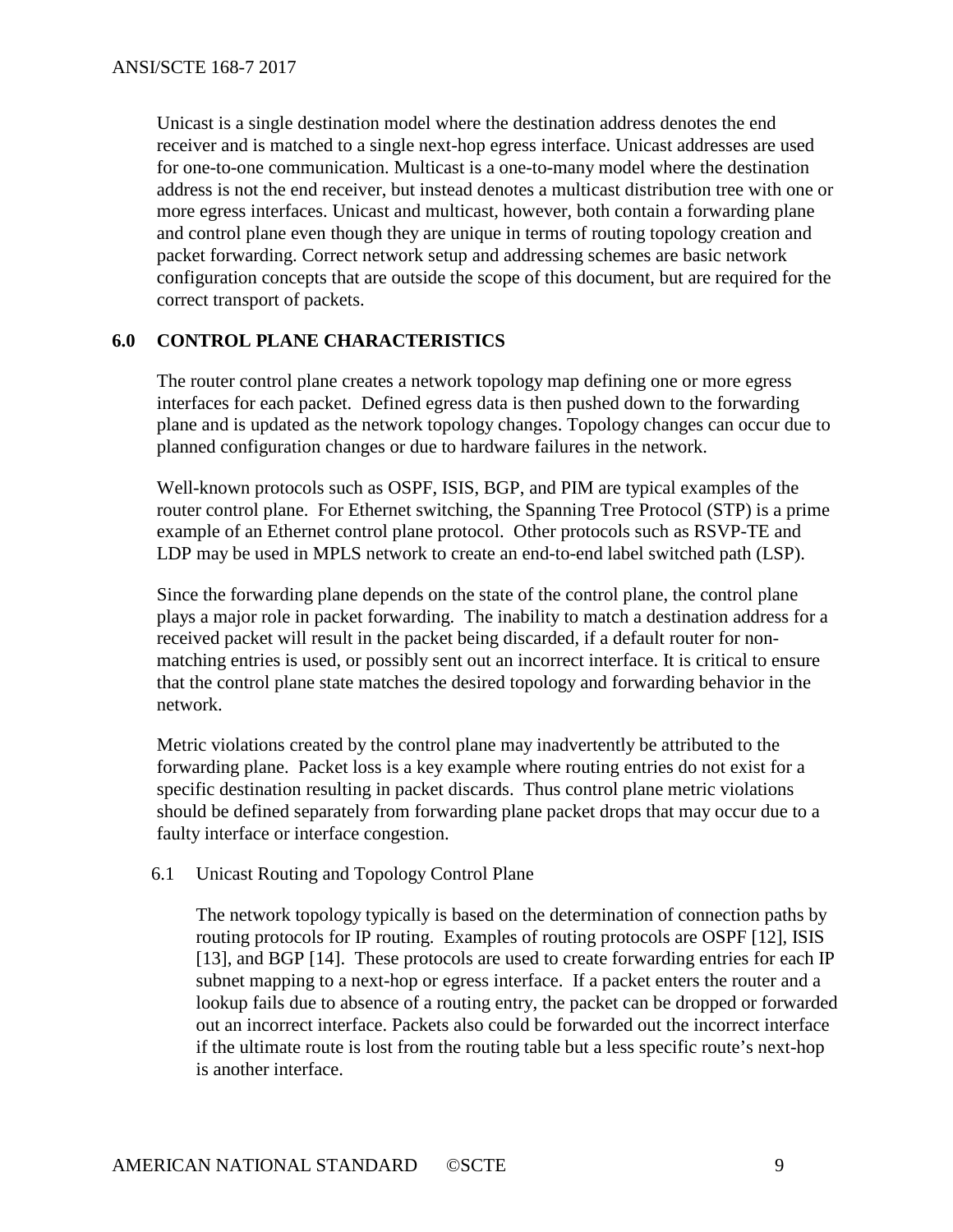Other types of topology control plane protocols such as spanning tree [15], RSVP\_TE [16] and LDP [17] for MPLS [6] can impact path creation within the network resulting in packet forwarding error conditions.

The typical use case for unicast routing in a media network is for the delivery of video on demand services. Video Servers and Resource Managers communicate over the IP network.

6.2 Multicast IGMP Control Plane

Receiver membership to a multicast tree is based on IGMP for IPv4 [7,8] or MLD for IPv6 [9,10,21]. *IGMP* is used as the general term for the multicast control plane protocol. IGMP consists of reporting messages termed *join* for requesting to be part of a multicast tree or *leave* when requesting to end membership to a multicast tree.



**Figure 4 – Simple Model of an IGMP SSM Control Plane**

<span id="page-9-0"></span>Figure 4 shows a basic model for a multicast IGMP *join* sent between a multicast receiver and multicast router. There is a finite time delay between the receiver sending a *join* and the receiver receiving the multicast data stream. The time delay between these two events can impact the amount of time for a channel change event to occur and should be minimized.

The time delay can approach infinity if the IGMP *join* is not processed properly such that replication out an interface does not occur. This type of error condition will result in a perceived service outage.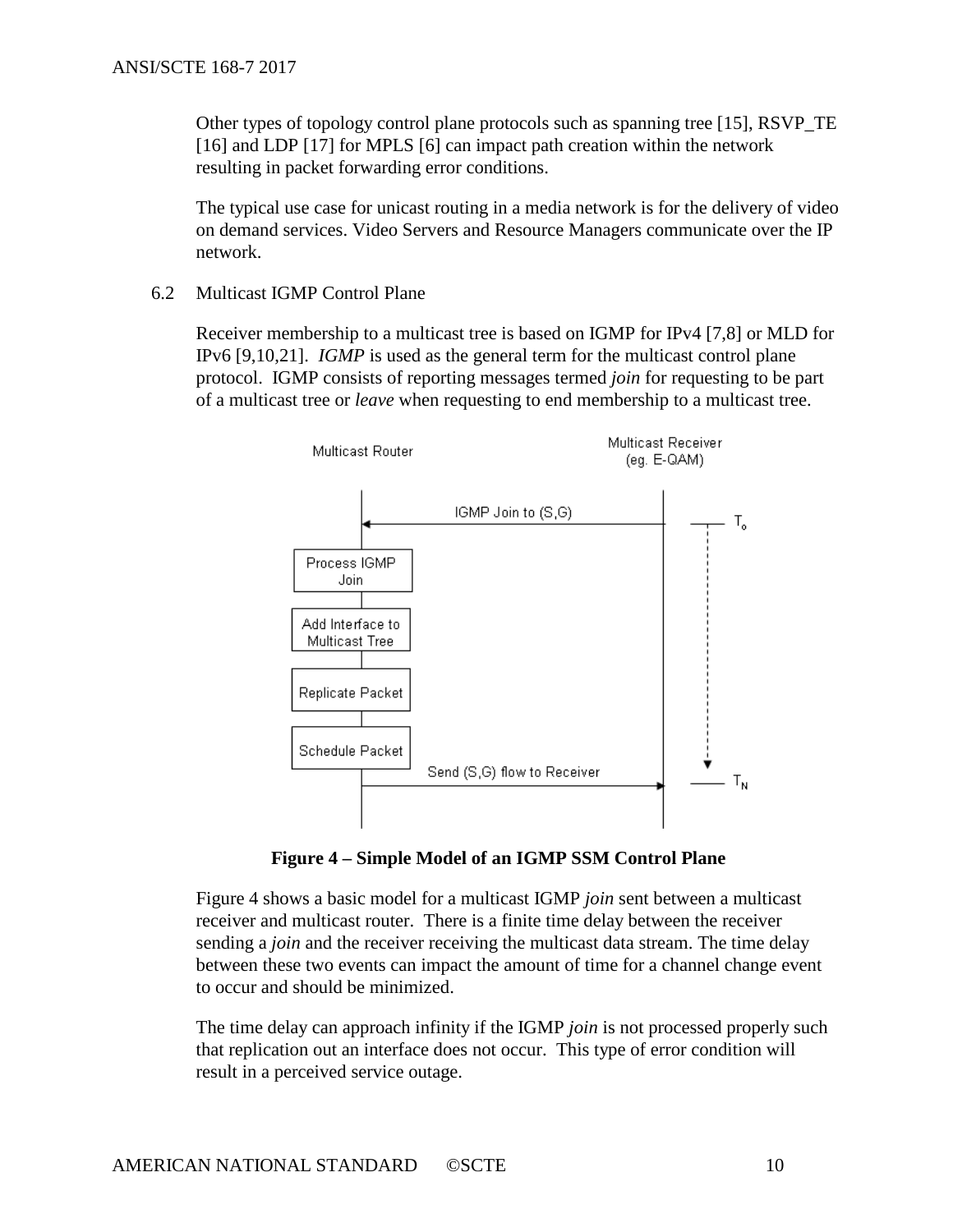For ASM deployments, the model is the same except that (\*,G) messages are passed between the receiver and router instead of (S,G). In this case the receiver only requests the group address and will accept multicast traffic destined to that group from any multicast source.

6.3 Multicast PIM Control Plane

Router-to-router multicast tree construction is based on PIM as the multicast routing protocol. As with IGMP, PIM consists of reporting messages that will be termed *join* for requesting a branch to be added a multicast tree or a *prune* when requesting to remove a branch from the multicast distribution tree.

PIM requires both the formation of a neighbor relationship between routers and continue keep-alive *hello* messages to validate the existence of the neighbor.



**Figure 5 – Simple Model of a PIM SSM Control Plane**

<span id="page-10-0"></span>For proper creation of the multicast distribution tree within the network, all three stages of PIM are required: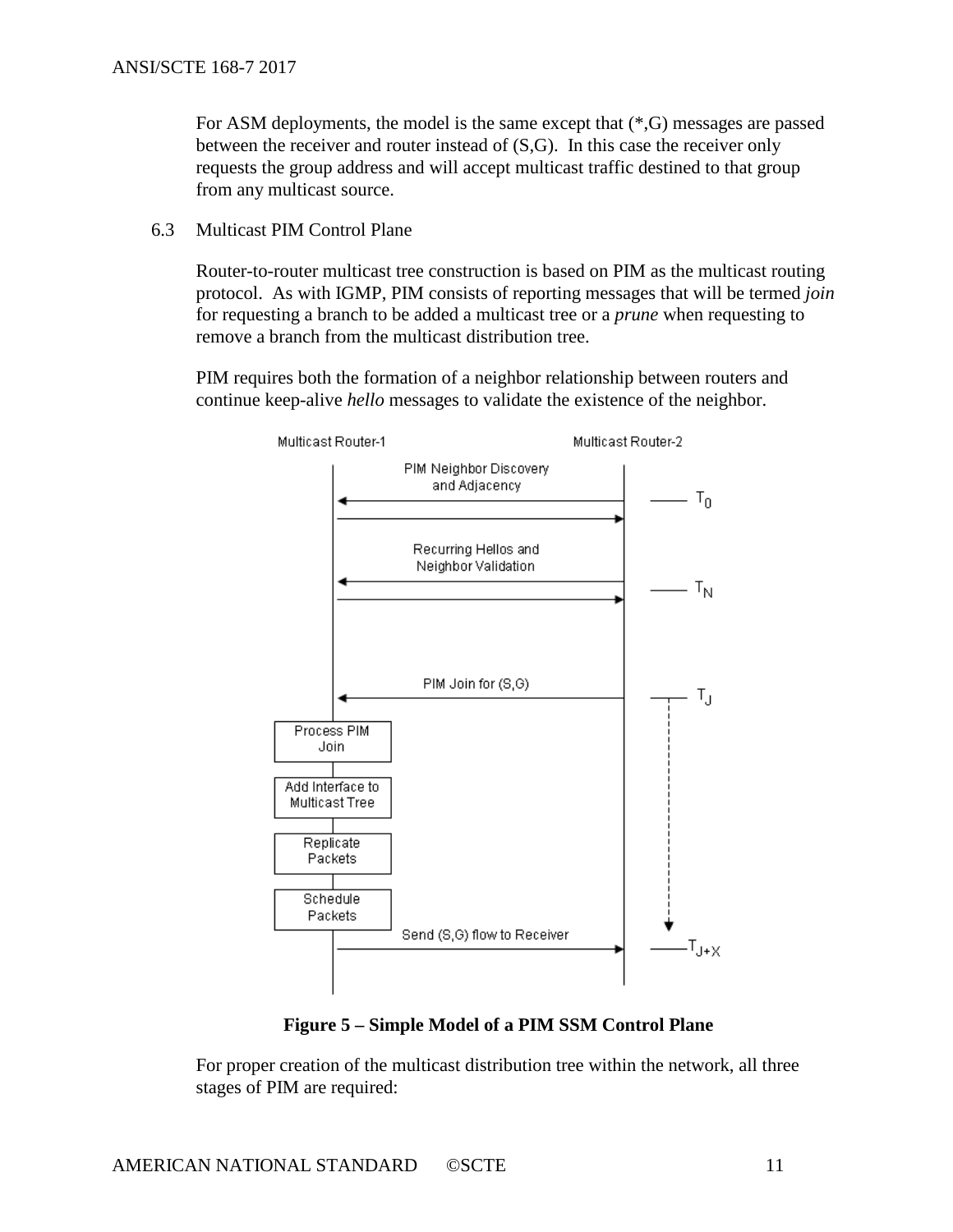- 1. Establish neighbor adjacency
- 2. Send and receive *hello* messages to/from each neighbor
- 3. Process PIM *join* messages per multicast group

This model is specific to SSM traffic. For ASM, a Rendezvous Router (RP) is used to construct the network topology. A  $(*, G)$  *join* is sent to the RP which has  $(S, G)$ entries. The RP will then forward the group(s) to the multicast router. Once the multicast router receives the (S,G) multicast groups it can then issue (S,G) *joins* towards the source to optimize the multicast tree.

## <span id="page-11-0"></span>**7.0 FORWARDING PLANE CHARACTERISTICS**

The forwarding plane role in each IP Router receives a packet, determines the output interface(s) of the packet, and sends the packet out that egress interface(s). This is not done on a stream-by-stream basis but packet-by-packet. The forwarding decision is made using a unique destination identifier in the packet header and may be based on various technologies such as Ethernet [3], IP [4,5], or MPLS [6] along the network path. The creation of the forwarding topology is dependent on the control plane protocols as discussed in Section 6.

For unicast delivery a single copy of the packet is received and ultimately sent out of the network node as shown in Figure 6. For multicast a single copy is received and the network node is responsible for making copies of, or *replicating*, the packets out the interfaces that are part of the multicast distribution tree.



**Figure 6 – Simple Model of a Node Forwarding Plane**

<span id="page-11-1"></span>The forwarding engine can provide functionality such as route lookups, packet filters, rate shaping, and other packet related requirements. The forwarding plane can impact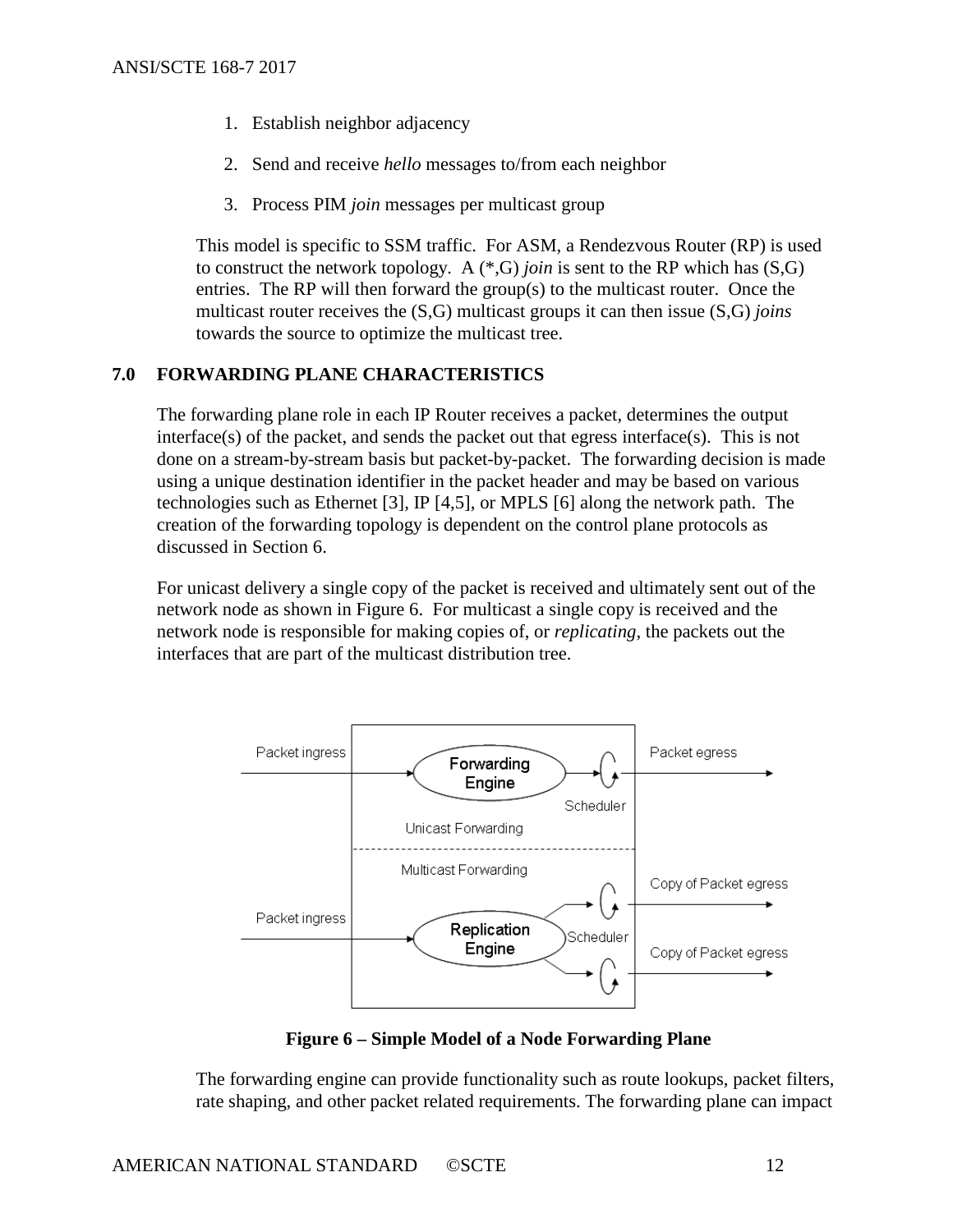the higher level transport stream by dropping packets (loss), adding delay between ingress and egress (latency), having variable latency (jitter), and possibly reordering or duplicating packets. The larger the multicast tree, the more impact on the forwarding device. These impacts will be product specific.

7.1 Forwarding Plane Functional Layers

The forwarding plane itself can be broken into various layers each with various metric components or potential media impacts as shown in Figure 7. At the highest level, the network is portrayed as a single end-to-end system transporting the video. In reality, the network is comprised of per-hop nodes, each with physical link connectivity to adjoining nodes.



**Figure 7 – Coupled Layers in the IP Transport Network**

<span id="page-12-0"></span>The network must be characterized as discrete layers to understand metric requirements per layer. Inherent coupling between layers can cause a lower layer fault to potentially impact higher layer functionality whereas higher layer faults are typically non-impacting to lower layers.

Metrics for the forwarding plane can be considered per bit (BER values) or per packet (PER) and can be measured per link, per router, or per end-to-end system. More specific information is contained in section 9.1.

## 7.2 IP Connectivity

In an IP network special treatment can be applied to packets at the router to limit the rate at which they are sent or received, if they are forwarded or dropped and if they are given priority over other packets within the router before they are forwarded.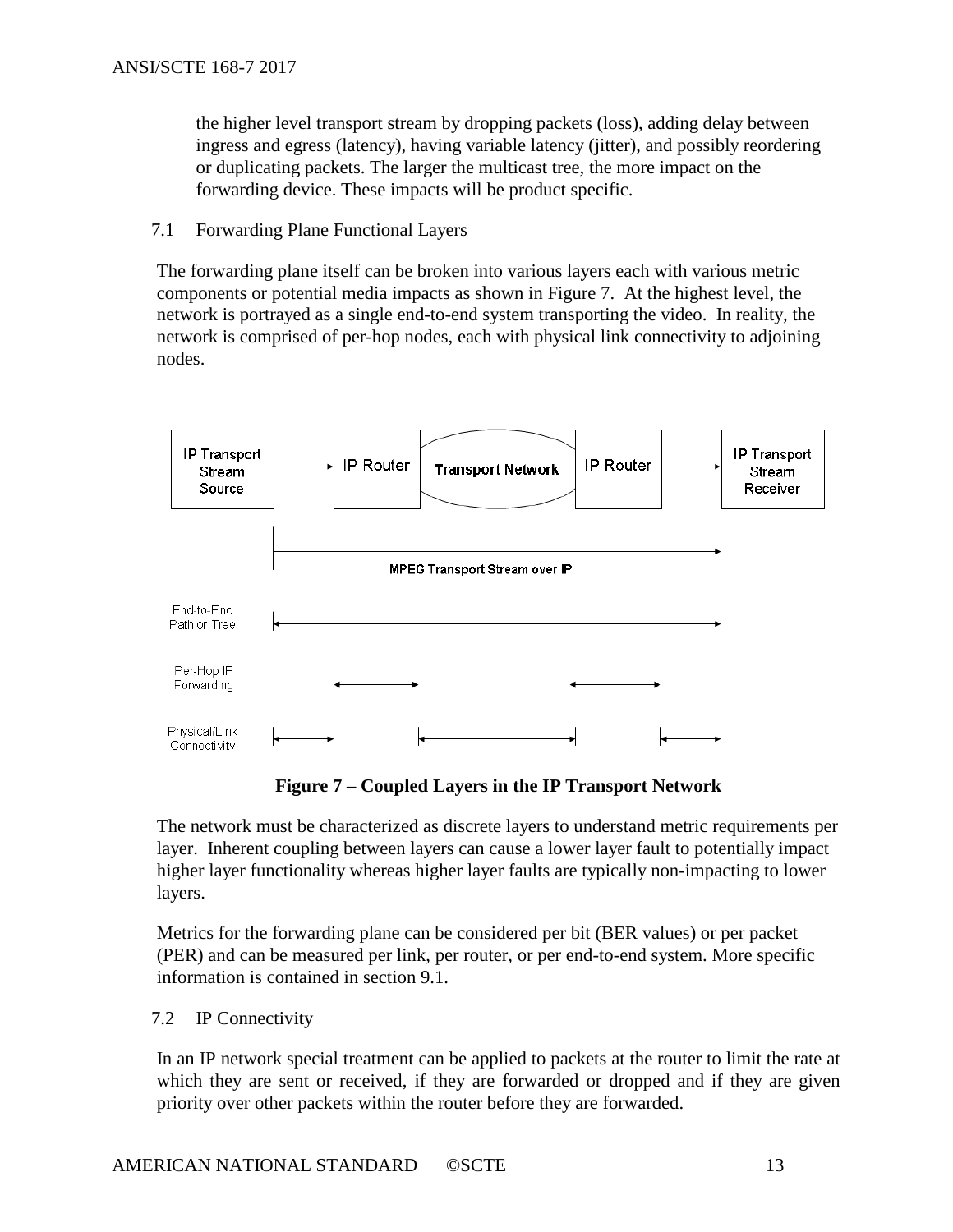An IP policer can limit the rate at which the IP packets are sent or received and as such can introduce network delay and jitter into the MPEG Transport Stream if the parameters of the policer are set inappropriately or exceeded.

Filters can be applied to IP packets for many reasons. Examples include filter based forwarding to override the route table, dropping all packets originating from a specific source or even something as insignificant as merely counting the packets. IP filters can cause many unintended consequences in the IP network that may cause impairments to the media stream.

DiffServ Quality of Service (QoS) provides a mechanism for classifying and managing traffic within the router by queuing and forwarding packets based on the DSCP code bits in their IP header. Generically these queues can be classified as best-effort (BE), Assured Forwarding(AF), and Expedited Forwarding (EF). Based on their header information the router can forward some packets before others based on their header information. Too many of one traffic type could keep the other queues from emptying. Misclassifying the video stream can introduce into the network potential IP delay, jitter and packet loss.

There are other QOS protocols such as RSVP that may impact the delivery of the media service in an IP network.

It is important to note that an IP router may be exhibiting the correct behavior and yet cause transport failures. This could stem from a misconfigured router or another device on the network. For example, if an IP packet with a TTL set to 2 ingresses a network with multiple hops, after that packet is forwarded two hops it will always be silently discarded before reaching its ultimate destination.

Specific thresholds for IP connectivity issues are given in section 8.

## <span id="page-13-0"></span>**8.0 METRICS CHARACTERIZATION**

The IP infrastructure does not distinguish between different types of media packets or have awareness of the payload information contained within each media packet. Therefore there is typically no correlation between a network element transient impairment and a particular impact to the higher layer TS payload.

The error characterization of the network layer is limited to the following metrics that, when they occur or exceed a boundary value, may in turn result in impairments to the transported media streams. These metrics can be impacted by Physical Connectivity, Forwarding Plane, or Control Plane characteristics.

<span id="page-13-1"></span>

| Table 6.1 INCLWOTK LEVEL MICHIES AND HIIDACIS |                               |                         |                            |                         |  |
|-----------------------------------------------|-------------------------------|-------------------------|----------------------------|-------------------------|--|
| <b>Metric Name</b>                            | <b>Description</b>            | <b>Physical</b><br>Link | Forwarding<br><b>Plane</b> | Control<br><b>Plane</b> |  |
| <b>Packet Loss</b>                            | Packets Sent-Packets Received | Δ                       | ∡                          |                         |  |

## **Table 8.1 Network Level Metrics and Impacts**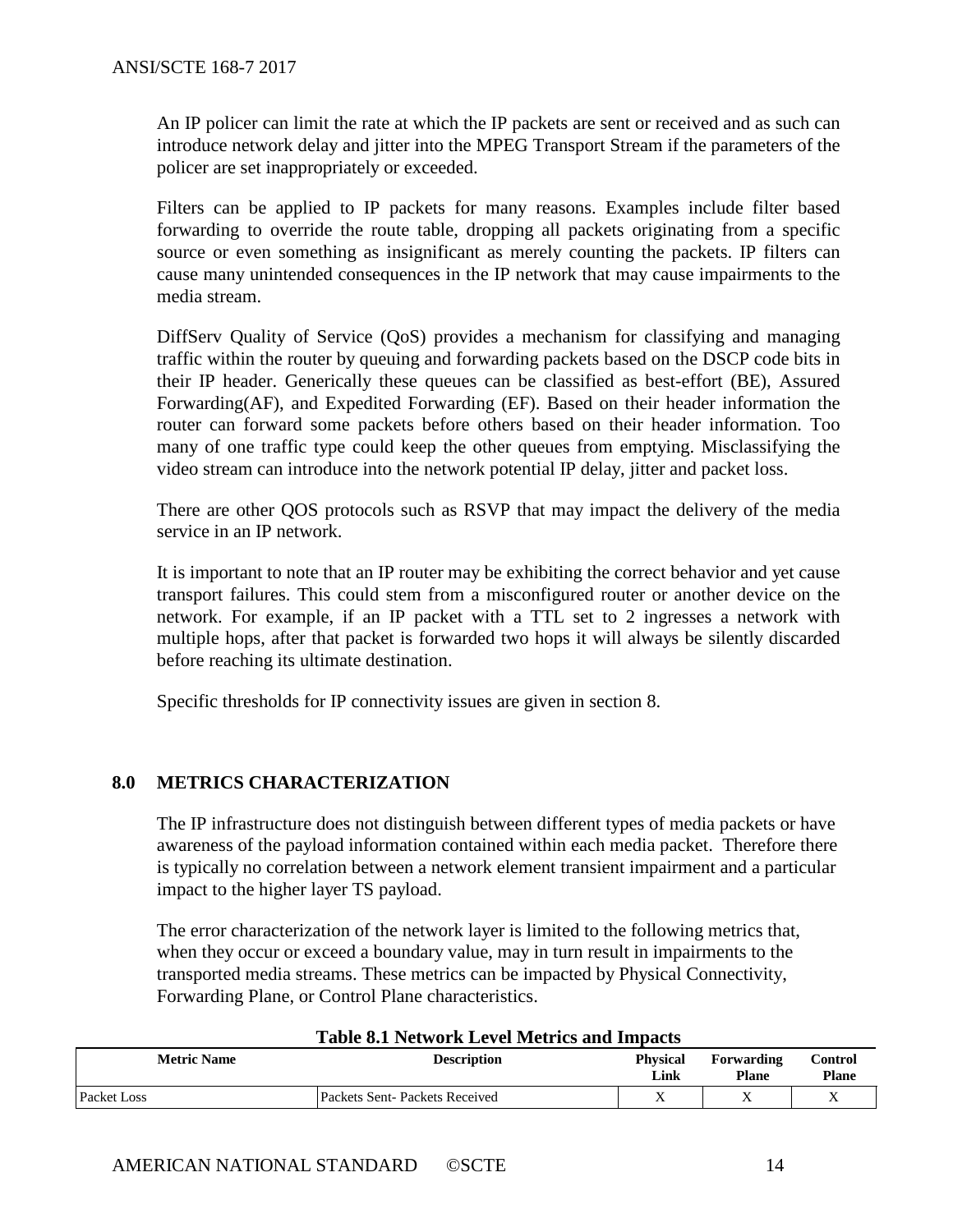| Delay                               | Latency (ms)                        |  |  |
|-------------------------------------|-------------------------------------|--|--|
| Delay Variation                     | Jitter (ms)                         |  |  |
| Packet Sequence Violation           | Packet reordering or duplication    |  |  |
| <b>IGMP</b> Control Plane Delay     | <b>IGMP</b> Join/Leave latency (ms) |  |  |
| <b>Failed Multicast Replication</b> | Packet not replicated out interface |  |  |

#### 8.1 Packet Loss

Packet loss is measured as a packet that is not forwarded across the network. Loss can occur due to node congestion resulting in queue drops within an interface scheduler, corrupted packets, packet filters/firewalls, and routing black holes among other issues. Loss can also occur due to improper configuration of the network elements or due to lower layer impairments.

Loss has the most direct impact to Transport Stream quality. The magnitude of the perceived video and/or audio impairment is proportional to the number of packets lost and the particular video, audio, and/or control information in the packets' payload.

Ideally within the IP transport network, no packet loss should occur. Therefore any packet loss can be considered as an error condition.

In special cases, the media layer is able to recover from packet loss conditions where the network sees loss but the end user does not experience any degradation in media quality. One technique is forward error correction (FEC) to allow the media receiver to recover from loss conditions. Another is active-active (redundant) transport of the media stream over diverse network paths to a receiver that is capable of monitoring each stream and using the stream that does not have quality impairments. Since these recovery techniques occur at the application layer, they are beyond the scope of network transport metrics' discussion.

Since packet loss is a primary cause of media impairments, Appendix A is used to define common network level impairments that can result in media packet loss.

Without RTP, or other means to detect packet sequence, packet loss is immeasurable without analyzing the MPEG header, within the IP packet payload, described in 168-6 [2]

The following table from SCTE 168-6 (formerly HMS-168-6) [2] details acceptable metric thresholds for the cable environment.

| <b>Compression Type</b> | Resolution<br>(bitrate) | <b>Max Error</b><br><b>Frequency</b> | <b>Max # IP Packets</b> |
|-------------------------|-------------------------|--------------------------------------|-------------------------|
|                         |                         |                                      | Per single Error        |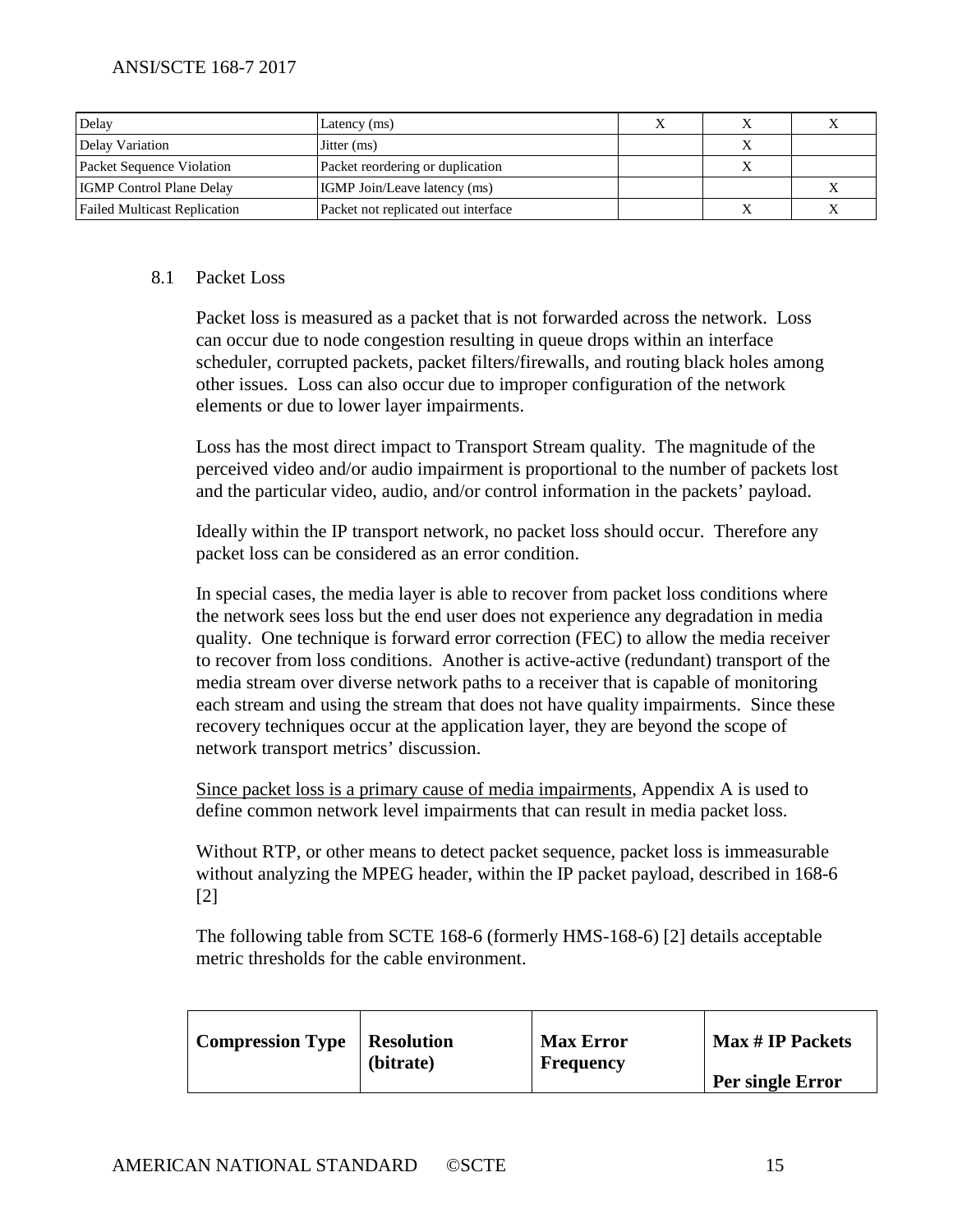| MPEG 2         | <b>SD</b> | 1 per Hour    | 7 IP packets  |
|----------------|-----------|---------------|---------------|
| MPEG 2         | HD        | 1 per 4 Hours | 27 IP packets |
| MPEG 4 AVC/VC1 | <b>SD</b> | 1 per Hour    | 5 IP packets  |
| MPEG 4 AVC/VC1 | l HD      | 1 per 4 Hours | 17 IP packets |

### 8.2 Delay and Delay Variation

Delay can be measured as one-way (latency) and two-way (roundtrip delay) within the network. Latency can impacted by geographical distance, node forwarding delays, network congestion, among others. The variation between latency values is also termed jitter. IP Jitter is typically introduced by the variation of the processing time of a packet within the router and is also introduced due to node congestion and varying queue hold times. Network events that cause excessive IP control plane traffic may cause media packets to be queued longer due to the higher priority of control packets. Link failure on a router causing a reroute may cause the media stream to traverse a longer path through the network, thus inducing delay in the IP packet or IP packet loss if the new path does not provide end-to-end connectivity.

Delay may not have any impact on the quality of a media stream but can impact service quality for 2-way interactive services such as VoD pause and rewind.

IP Jitter can impact stream quality if jitter values exceed the accepted values used for device buffer management.

Further information for one-way delay can be found in RFC 2679[18].

The following tables, taken from SCTE 168-6 (formerly HMS-168-6) [2], provide recommended thresholds for IP delay and jitter. The Loss Distance and IP Video Stream Packet Loss Rate columns are not germane to this discussion.

| <b>Transport</b><br><b>Stream bit rate</b><br>(Mbps) | Latency   | <b>Jitter</b> | <b>Loss Distance</b>             | Corresponding<br>Average IP<br><b>Video Stream</b><br><b>Packet Loss</b><br>Rate |
|------------------------------------------------------|-----------|---------------|----------------------------------|----------------------------------------------------------------------------------|
| SD/MPEG 2<br>$3.75$ Mb/s                             | $<200$ ms | $<$ 50 ms     | <i>l</i> error event<br>per hour | $\epsilon = 7.8E - 07$                                                           |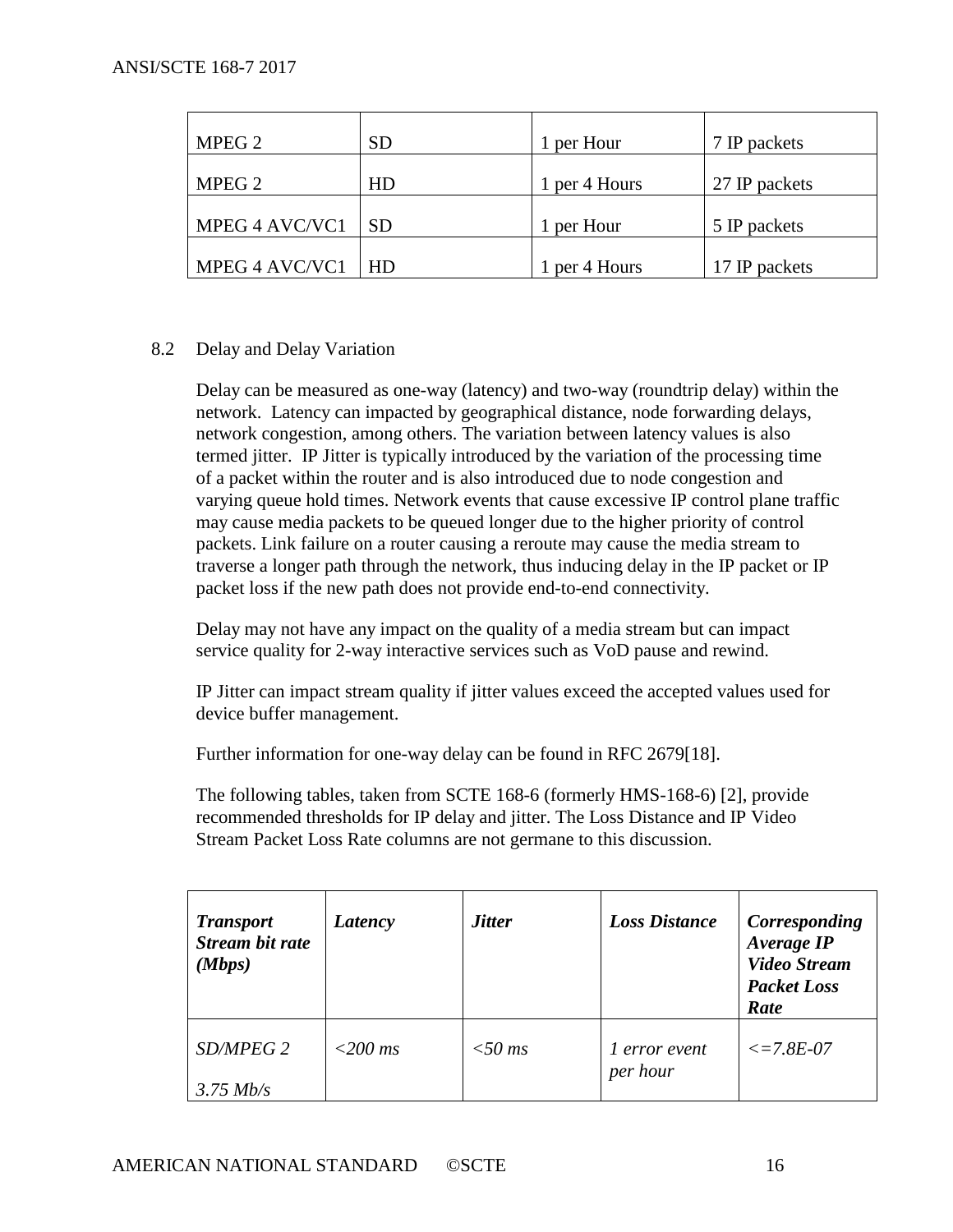| HD/MPEG 2<br>$15.0$ Mb/s       | $<200$ ms | $<$ 50 ms | l error event<br>per 4 hours | $\epsilon = 4.9E - 0.8$ |
|--------------------------------|-----------|-----------|------------------------------|-------------------------|
| SD/MPEG 4<br>$2.0$ Mb/s        | $<200$ ms | $<$ 50 ms | 1 error event<br>per hour    | $\leq$ = 1.5E-06        |
| <b>HD/MPEG 4</b><br>$8.0$ Mb/s | $<200$ ms | $<$ 50 ms | l error event<br>per 4 hours | $\epsilon = 2.4E - 0.8$ |

*Recommended Minimum Transport Layer Parameters for Satisfactory QoE for SD and HD services for cable*

*This can be still further simplified as shown below:*

| <b>Transport Stream bit rate (Mbps)</b> | <b>Loss Distance</b>               |
|-----------------------------------------|------------------------------------|
| SD/MPEG 2                               | $\langle$ 24 errored Seconds / day |
| $3.75$ Mb/s                             |                                    |
| <b>HD/MPEG 2</b>                        | $<6$ errored Seconds / day         |
| $15.0$ Mb/s                             |                                    |
| SD/MPEG 4                               | $\langle$ 24 errored Seconds / day |
| $2.0$ Mb/s                              |                                    |
| <b>HD/MPEG 4</b>                        | $<6$ errored Seconds / day         |
| $8.0$ Mb/s                              |                                    |

#### 8.3 Packet Sequence

It is possible for the IP infrastructure to reorder packets along the path between ingress and egress. This can occur within a single node or across the entire transport network if load sharing is allowed packet-by-packet and not stream-by-stream.

Packet duplication may also occur where the network sends multiple copies of a media stream to a receiver. As an example, multicast can send the same group address to a receiver from unique sources. Although not a violation of multicast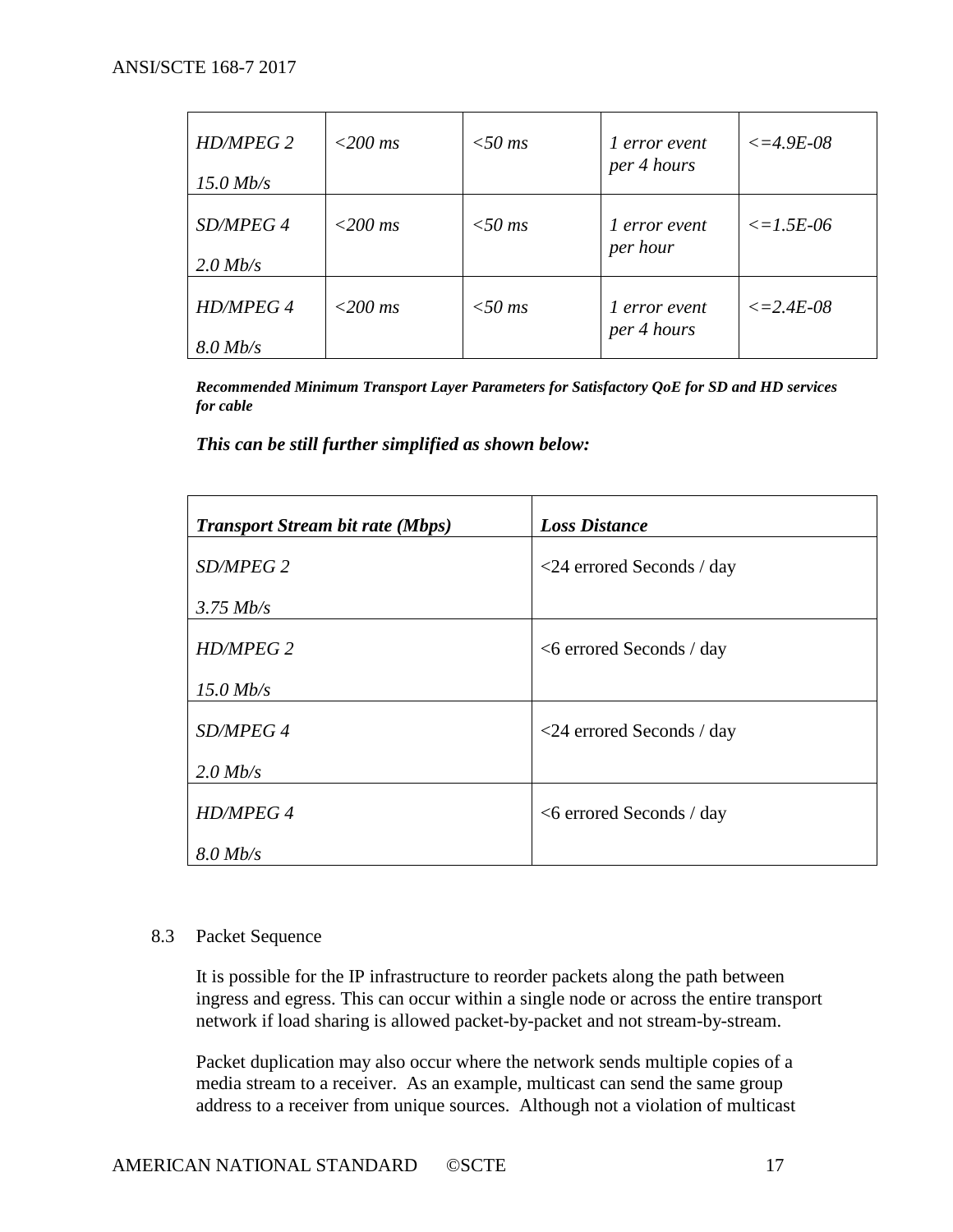transport, there may be application level errors upon receipt of multiple MPEG transport streams.

Unlike RTP and TCP, UDP does not have the ability to sequence. A data network can reconstruct out-of-order packets but due to the real-time nature of audio and video, MPEG2 TS packets arriving out of order are typically discarded.

8.4 IGMP Control Plane Delay

The speed of the router to process IGMP *join* and *leave* messages can resort in IGMP *join* and *leave* delay. The speed for processing *joins* can impact channel change delay in a switched media environment. Minimizing *leave* delay is critical in cases with limited network resources to rapidly open up capacity by removing an endpoint from a specific multicast tree.

Further information on channel change times is detailed in SCTE 168-6 (formerly HMS-168-6) [2], section 4.3.2.

8.5 Failed Multicast Replication

If a multicast tree branch is not formed and MPEG streams are not sent out an interface, this is a failed multicast replication. This could be due to a software error or a lost IGMP *join* message between the receiver and the router control plane.

## <span id="page-17-0"></span>**9.0 MULTICAST EVENTS IMPACTING MPEG TRANSPORT STREAM**

The following section details network events specific to multicast transport of MPEG transport streams. These events can be correlated to metric violations listed in the previous section such as packet loss, excessive latency, or IGMP join delay. In many cases these events are part of the normal processing of multicast in the network layer so no alarms are present. However, log events or MIB updates can be provided for offline forensics and fault correlation or converted to alarm conditions as needed.

9.1 List of Multicast Events within the Network

The events listed below use terms specific to IPv4 multicast but can be expanded to IPv6 as the technology becomes deployed.

**MC-E1: Loss of Source**: The router is no longer receiving traffic for a specific multicast group.

**MC-E2: PIM Neighbor Event**: A PIM event such as *prune*, *join*, or neighbor failure that has impacted the creation of the multicast distribution tree. In the case of a PIM neighbor event, multiple multicast groups can be impacted.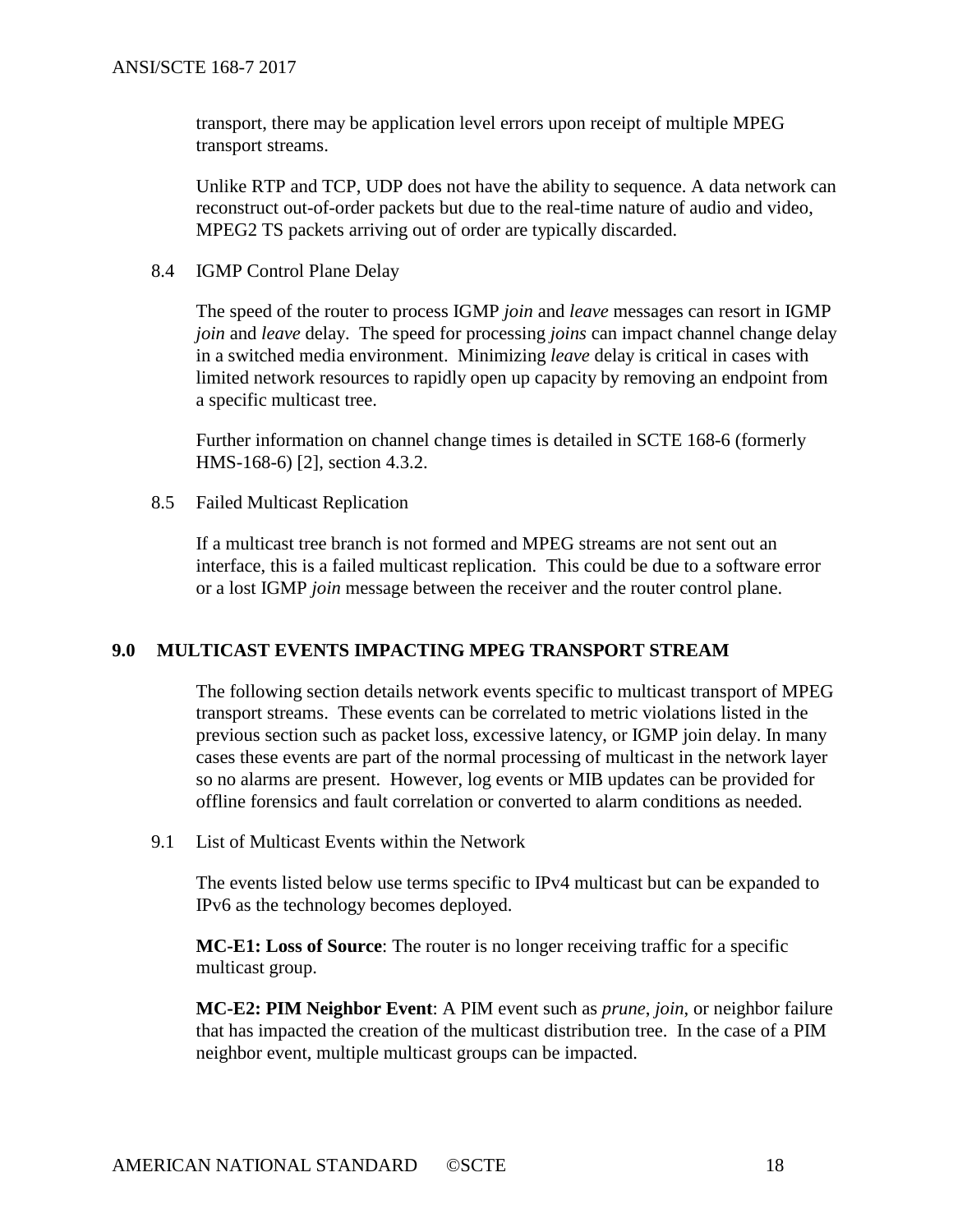**MC-E3: Packet TTL Expiration**: An IP packet received with TTL (time to live) value that drops to zero along the path of the multicast distribution tree causing the packet to be dropped by the router as part of IP loop prevention.

**MC-E4: Packet RPF violation**: The RPF (reverse path forward) check against the source IP address fails causing the router to drop the multicast packet

**MC-E5: IGMP version mismatch**: The multicast receiver and router may be configured with different versions of IGMP not supporting backwards compatibility. An IGMPv3 receiver may also attempt to use SSM (source specific multicast) that is not supported by an IGMPv2 network.

**MC-E6: RP failure**: The event is catalogued when an RP outage prevents creation of the multicast distribution tree. In many networks the multicast tree can be rebuilt to a secondary RP but the failure should be captured since a momentary outage can occur.

**MC-E7: Duplicate ASM Trees:** When using Anycast multicast, it is possible for multiple sources to use the same multicast group address. This is a valid configuration, but when a receiver issues a *join* for (\*,G) the receiver may receive multiple or duplicate application flows from two or more sources when only a single source is desired.

9.2 Impact of Network Events to the Media Layer

When a network event listed in the previous section occurs, the impact to the MPEG transport stream(s) can vary. The table below summarizes the severity of each event type.

Note: The table below gives impacts to packet flow for each multicast event but no direct correlation to SCTE-142 type error metrics. For example, extensive packet drops that result in Program Off Air (POA) can be caused by multiple network events in the control plane, IP forwarding, or physical link problem.

<span id="page-18-0"></span>

| <b>Event ID</b> | <b>Description</b>        | <b>Impact</b>                                                                                                                                                                             | <b>Recovery</b>                                                                                                                                                                    |
|-----------------|---------------------------|-------------------------------------------------------------------------------------------------------------------------------------------------------------------------------------------|------------------------------------------------------------------------------------------------------------------------------------------------------------------------------------|
| $MC-E1$         | Loss of Source            | Multicast tree may exist but no packet<br>counters are incrementing at ingress of<br>the tree for one or more multicast groups                                                            | Ensure the source is transmitting multicast<br>into the network with proper source and<br>group configured                                                                         |
| $MC-E2$         | <b>PIM Neighbor Event</b> | The multicast tree cannot be formed<br>between two adjacent PIM routing nodes<br>resulting in a broken or sub-optimal<br>multicast tree for all multicast groups<br>requiring this branch | Validate that a PIM adjacency has formed<br>between the two routing nodes and prune<br>messages are accepted by the upstream<br>router                                             |
| $MC-E3$         | Packet TTL Expiration     | Packets are dropped within the multicast<br>one or more multicast                                                                                                                         | Validate the TTL value at the video<br>distribution tree due to TTL expiration of source and ensure sized to reach across all<br>IP hops within the multicast distribution<br>tree |

**Table 9.1 Multicast Event Impacts**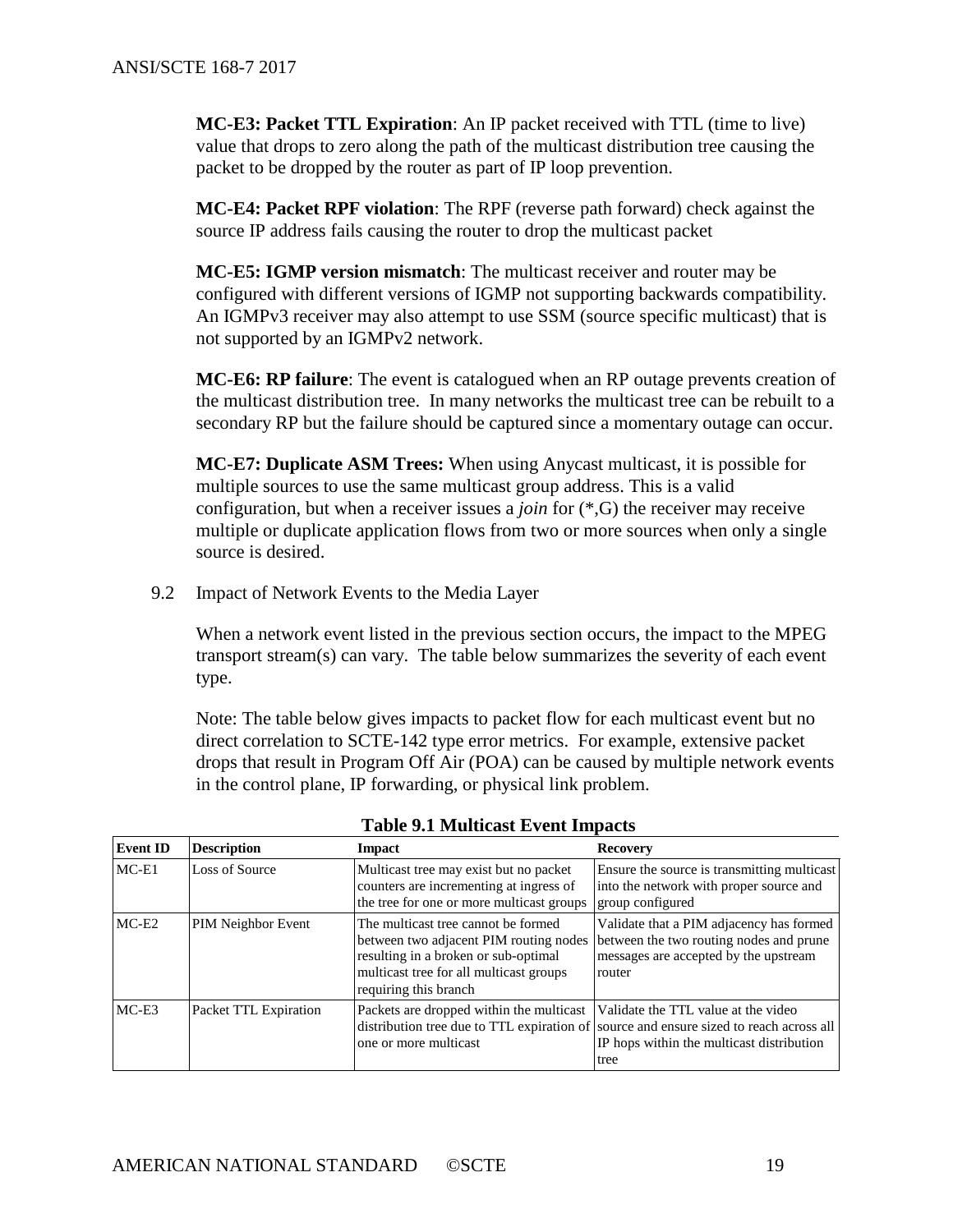| $MC-E4$ | Packet RPF violation         | Packets are dropped at the ingress router<br>for any multicast traffic coming from a<br>source IP address that is not recognized<br>as a valid reverse path subnet                                                         | Ensure the IP routing table is correct for<br>the IP address of the multicast source or<br>ensure the source address is configured<br>properly                                                                             |
|---------|------------------------------|----------------------------------------------------------------------------------------------------------------------------------------------------------------------------------------------------------------------------|----------------------------------------------------------------------------------------------------------------------------------------------------------------------------------------------------------------------------|
| $MC-E5$ | <b>IGMP</b> version mismatch | The interface connected to the multicast<br>receiver will not be added to the<br>multicast distribution tree since joins are<br>not processed                                                                              | Validate that the IGMP version numbers<br>are correctly configured on the multicast<br>routers and receivers. IGMPv3 is<br>required for SSM (S,G) join requirements                                                        |
| MC-E6   | <b>RP</b> failure            | A multicast router cannot join to $(*, G)$<br>$tree(s)$ due to lack of communication<br>with the RP. The RP is required for<br>ASM trees since the router cannot join<br>towards the source as with SSM<br>implementations | Validate that the RP is receiving multicast<br>groups with $(S, G)$ entries and has a<br>communication path to the multicast<br>routers in the network                                                                     |
| $MC-E7$ | <b>Duplicate ASM Trees</b>   | The multicast receiver is receiving<br>multiple video streams or data sets for<br>each $(*, G)$ join creating an application<br>layer failure                                                                              | Validate that only a single $(S,G)$ is sent<br>into the $(*, G)$ tree for each receiver. If<br>multiple sources exist for a single $(*, G)$<br>then network segmentation may be<br>required or SSM deployed in the network |

To properly capture event data, the router must understand and record network events that correlate to the defined multicast events. This data is typically collected as syslog events or through standard multicast MIBs as defined by the IETF.

## <span id="page-19-0"></span>**APPENDIX A: COMMON PACKET LOSS CONDITIONS**

Since packet loss plays the most critical role in media quality, the conditions leading to this condition are further detailed. This is not an all-inclusive list and does not include product defect conditions such as hardware failures, router design, or software bugs although these can lead to metric violations for any of the metrics listed in this document.

## **Physical Interface Errors**

Physical connectivity from the router can be into an optical or copper network. These connections can become loose or faulty causing transmit or receive packet errors. These errors can also be introduced over any network infrastructure such as an Optical Transport Network (OTN) connecting two routing nodes.

In newer router platforms, connectors, such as SFP or XFP are used so that replacement is possible without removing other router components.

### **Interface Congestion**

Since an egress interface on a router can receive packets from multiple ingress interfaces, it is possible that the outbound packet bandwidth is greater than the physical interface speed. An example is trying to send 2Gbps of media out of a 1Gbps interface. To alleviate this congestion condition, packets are queued in memory and a packet scheduler is used to determine which queued packets to forward out the interface.